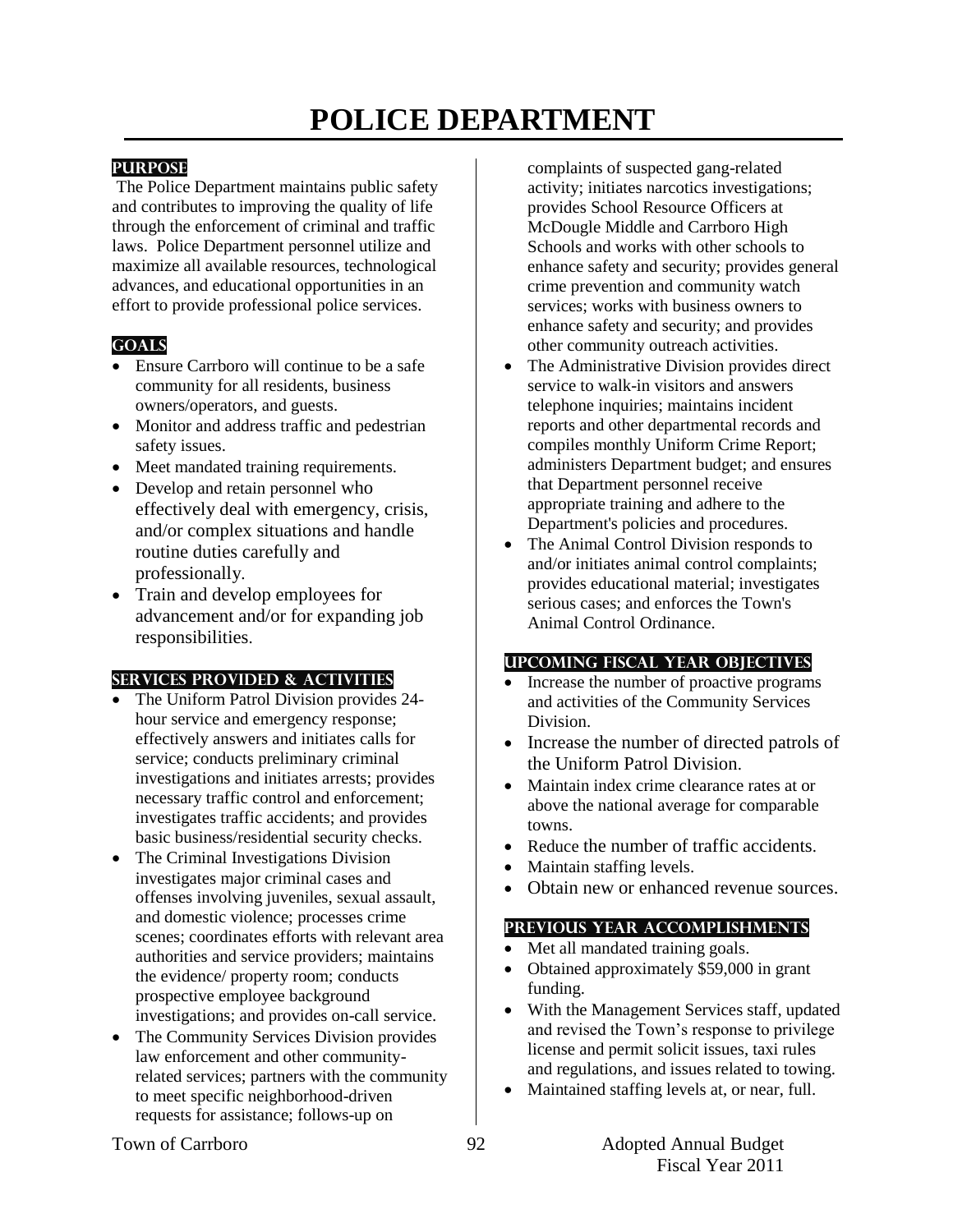| <b>POLICE - DEPARTMENTAL TOTAL</b> |               |               |                |                |              |
|------------------------------------|---------------|---------------|----------------|----------------|--------------|
|                                    |               |               |                |                |              |
|                                    | 2007-08       | 2008-09       | 2009-10        | 2010-11        | % CHANGE     |
|                                    | <b>ACTUAL</b> | <b>ACTUAL</b> | <b>ADOPTED</b> | <b>ADOPTED</b> | 2010/11 FROM |
|                                    |               |               | <b>BUDGET</b>  | <b>BUDGET</b>  | 2009/10      |
|                                    |               |               |                |                |              |
| <b>SUMMARY</b>                     |               |               |                |                |              |
|                                    |               |               |                |                |              |
| <b>PERSONNEL</b>                   | 2,539,547     | 2,652,819     | 2,796,846      | 2,749,381      | $-2%$        |
| <b>OPERATIONS</b>                  | 276,615       | 263,530       | 337,745        | 341,730        | 1%           |
| <b>CAPITAL OUTLAY</b>              | 194,037       | 37,980        | 56,544         | 122,000        | 116%         |
|                                    |               |               |                |                |              |
| <b>TOTAL</b>                       | 3,010,199     | 2,954,329     | 3,191,135      | 3,213,111      | 1%           |

| <b>AUTHORIZED PERMANENT FULL-TIME</b> | <b>FY2007-08</b> | <b>FY2008-09</b> | <b>FY2009-10</b> | <b>FY2010-11</b> |
|---------------------------------------|------------------|------------------|------------------|------------------|
| <b>EQUIVALENTS</b>                    |                  |                  |                  |                  |
| <b>FULL-TIME POSITIONS</b>            | 42               | 44               | 44               | 44               |
| <b>PART-TIME POSITIONS</b>            |                  |                  |                  |                  |
| <b>TOTAL</b>                          | 42               | 44               | 44               | 44               |

#### **CHANGES IN BUDGET from PRIOR YEAR ADOPTED BUDGET**

The decrease in the personnel budget is primarily due to budgeting two vacant positions for only one quarter instead of 100% as was done in the previous year, which offsets the increased cost of health insurance and retirement contribution costs. The operations budget increased primarily due to higher training and radio maintenance

# costs and expenses for the ABC Grant for alcohol violations even though there was a decrease in vehicle supplies and uniform costs. Increase in capital outlay reflects the purchase of replacement vehicles in the FY10-11 CIP.

| <b>PERFORMANCE MEASURES</b>              | FY2007-08<br><b>ACTUAL</b> | FY2008-09<br><b>ACTUAL</b> | FY2009-10<br><b>ESTIMATED</b> | FY2010-11<br><b>PROJECTED</b> |
|------------------------------------------|----------------------------|----------------------------|-------------------------------|-------------------------------|
| Calls for Service                        | 17,684                     | 17,620                     | 18,204                        | 18,001                        |
| Calls for Service per 1,000 population   | 950                        | 918                        | 887                           | 819                           |
| Part 1 Major Crimes                      | 972                        | 987                        | 928                           | 1022                          |
| Part 1 Major Crimes per 1,000 population | 52                         | 51                         | 45                            | 46                            |
| Motor Vehicle Accidents                  | 474                        | 573                        | 498                           | 522                           |
| Motor Vehicle Accidents per 1,000 pop.   | 30                         | 30                         | 24                            | 24                            |
| <b>Criminal Arrests</b>                  | 881                        | 826                        | 786                           | 821                           |
| Criminal Arrests per 1,000 population    | 48                         | 43                         | 39                            | 38                            |
| <b>Traffic Citations Issued</b>          | 1705                       | 1382                       | 1420                          | 1527                          |
| Traffic Citations Issued per 1,000 pop.  | 110                        | 72                         | 69                            | 70                            |
| <b>Sworn Officers</b>                    | 39                         | 41                         | 41                            | 41                            |
| Sworn Officers per 10,000 population     | 21                         | 22                         | 20                            | 19                            |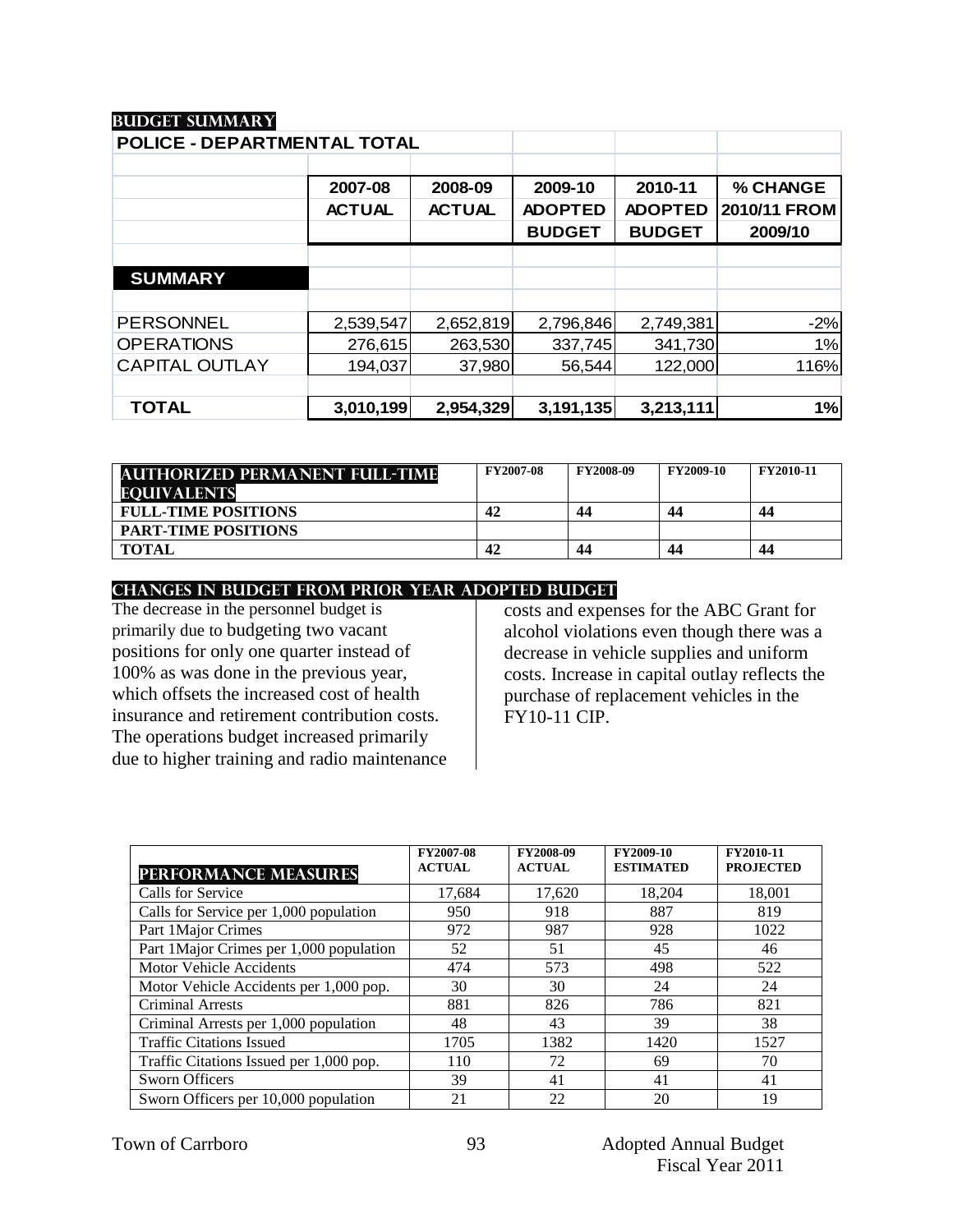| POLICE ADMINISTRATIVE SUPPORT |               |               |                |                |              |
|-------------------------------|---------------|---------------|----------------|----------------|--------------|
| 510                           |               |               |                |                |              |
|                               |               |               |                |                |              |
|                               | 2007-08       | 2008-09       | 2009-10        | 2010-11        | % CHANGE     |
|                               | <b>ACTUAL</b> | <b>ACTUAL</b> | <b>ADOPTED</b> | <b>ADOPTED</b> | 2010/11 FROM |
|                               |               |               | <b>BUDGET</b>  | <b>BUDGET</b>  | 2009/10      |
|                               |               |               |                |                |              |
| <b>SUMMARY</b>                |               |               |                |                |              |
|                               |               |               |                |                |              |
| <b>PERSONNEL</b>              | 112,436       | 414,978       | 437,055        | 445,807        | 2%           |
| <b>OPERATIONS</b>             | 4,820         | 18,795        | 25,878         | 27,596         | 7%           |
| <b>CAPITAL OUTLAY</b>         |               | О             | O              |                | 0%           |
|                               |               |               |                |                |              |
| <b>TOTAL</b>                  | 117,256       | 433,772       | 462,933        | 473,403        | 2%           |

#### **changes in budget from prior year adopted budget**

The increase in the Administrative Support budget is primarily due to higher insurance and retirement contribution costs.

Contractual Services increased (\$1,077) for storage rental space.

| Dad Oli Bannini in I  |               |               |                |                |              |
|-----------------------|---------------|---------------|----------------|----------------|--------------|
| <b>POLICE PATROL</b>  |               |               |                |                |              |
| 511                   |               |               |                |                |              |
|                       |               |               |                |                |              |
|                       | 2007-08       | 2008-09       | 2009-10        | 2010-11        | % CHANGE     |
|                       | <b>ACTUAL</b> | <b>ACTUAL</b> | <b>ADOPTED</b> | <b>ADOPTED</b> | 2010/11 FROM |
|                       |               |               | <b>BUDGET</b>  | <b>BUDGET</b>  | 2009/10      |
|                       |               |               |                |                |              |
| <b>SUMMARY</b>        |               |               |                |                |              |
|                       |               |               |                |                |              |
| <b>PERSONNEL</b>      | 1,909,144     | 1,561,914     | 1,489,408      | 1,493,605      | 0%           |
| <b>OPERATIONS</b>     | 199,821       | 173,444       | 225,151        | 228,243        | 1%           |
| <b>CAPITAL OUTLAY</b> | 194,037       | 37,980        | 30,000         | 32,000         | 7%           |
|                       |               |               |                |                |              |
| <b>TOTAL</b>          | 2,303,002     | 1,773,338     | 1,744,559      | 1,753,848      | 1%           |

# **Budget summary**

# **changes in budget from prior year adopted budget**

The Patrol Division personnel budget reflects an increase based on increased costs of health insurance and retirement contributions. Several changes occurred in Operations: Training increased \$3,000 based on the cost of ammunition, vehicle supplies

increased \$6,000 due to radar retrofit costs, and contract services increased with the addition of a radio maintenance contract (\$13,000). Increased Capital Outlay is due to vehicle replacement.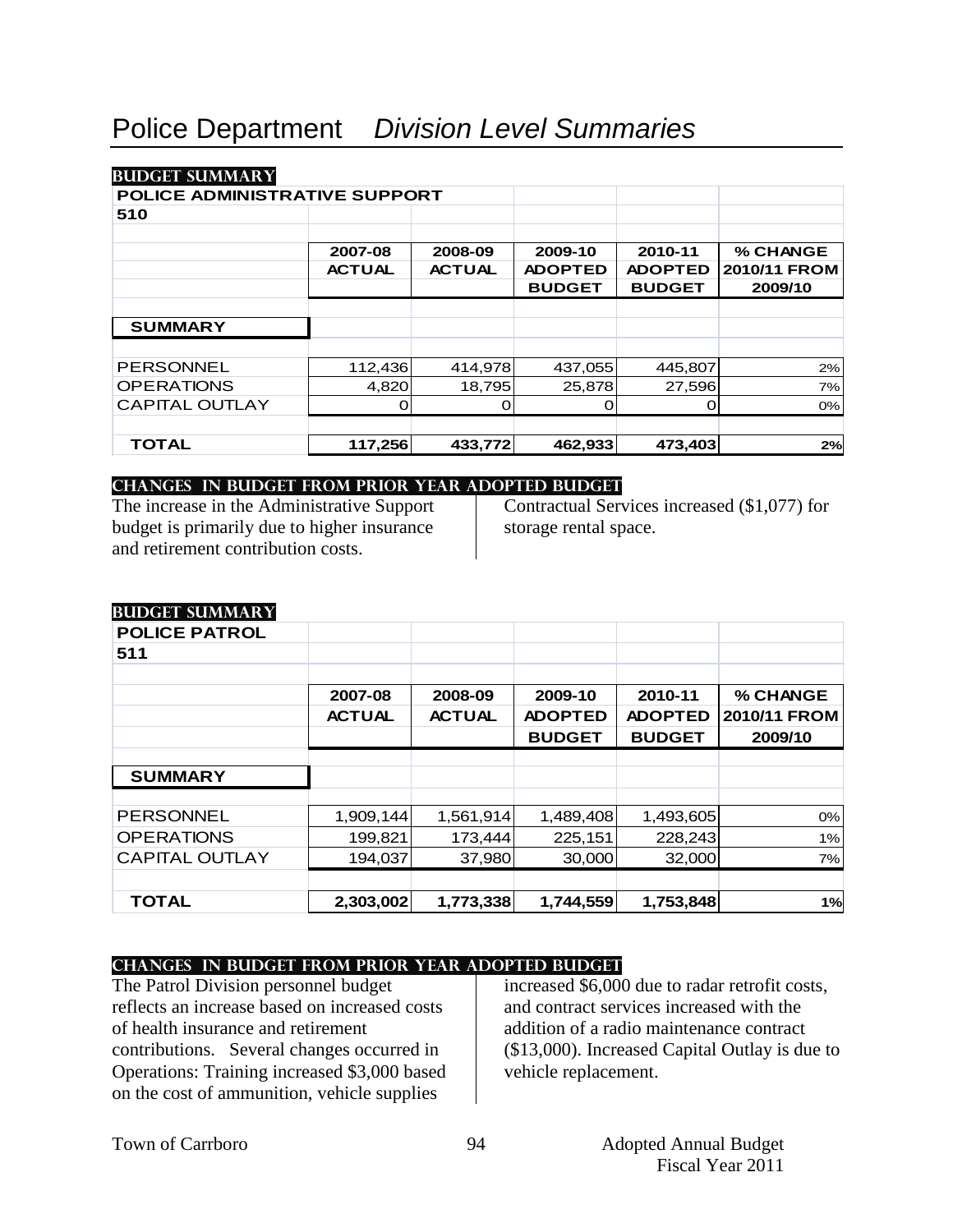**Budget summary**

| <b>POLICE COMMUNITY SERVICES</b> |               |               |                |                |              |
|----------------------------------|---------------|---------------|----------------|----------------|--------------|
| 512                              |               |               |                |                |              |
|                                  |               |               |                |                |              |
|                                  | 2007-08       | 2008-09       | 2009-10        | 2010-11        | % CHANGE     |
|                                  | <b>ACTUAL</b> | <b>ACTUAL</b> | <b>ADOPTED</b> | <b>ADOPTED</b> | 2010/11 FROM |
|                                  |               |               | <b>BUDGET</b>  | <b>BUDGET</b>  | 2009/10      |
|                                  |               |               |                |                |              |
| <b>SUMMARY</b>                   |               |               |                |                |              |
|                                  |               |               |                |                |              |
| <b>PERSONNEL</b>                 | 4,205         | 285,616       | 415,678        | 387,414        | $-7%$        |
| <b>OPERATIONS</b>                | O             | 35,361        | 35,949         | 39,796         | 11%          |
| <b>CAPITAL OUTLAY</b>            | 0             | O             | O              | 64,000         | 0%           |
|                                  |               |               |                |                |              |
| TOTAL                            | 4,205         | 320,977       | 451,627        | 491,210        | 9%           |

#### **changes in budget from prior year adopted budget**

The Community Services Division budget reflects a decrease in salary due to budgeting one vacant position for only one quarter instead of 100% as was done in the previous year, which offsets the increased cost of

health insurance and retirement contribution costs. Operations budget increased due to fuel costs and capital outlay reflects the purchase of replacement vehicles in the FY10- 11 CIP.

| DULJULI SUMINIAN I           |               |               |                |                |              |
|------------------------------|---------------|---------------|----------------|----------------|--------------|
| <b>POLICE INVESTIGATIONS</b> |               |               |                |                |              |
| 515                          |               |               |                |                |              |
|                              |               |               |                |                |              |
|                              | 2007-08       | 2008-09       | 2009-10        | 2010-11        | % CHANGE     |
|                              | <b>ACTUAL</b> | <b>ACTUAL</b> | <b>ADOPTED</b> | <b>ADOPTED</b> | 2010/11 FROM |
|                              |               |               | <b>BUDGET</b>  | <b>BUDGET</b>  | 2009/10      |
|                              |               |               |                |                |              |
| <b>SUMMARY</b>               |               |               |                |                |              |
|                              |               |               |                |                |              |
| <b>PERSONNEL</b>             | 344,506       | 339,528       | 407,817        | 374,252        | $-8%$        |
| <b>OPERATIONS</b>            | 55,071        | 27,514        | 41,038         | 36,835         | $-10%$       |
| <b>CAPITAL OUTLAY</b>        |               | 0             | 26,544         | 26,000         | $-2%$        |
|                              |               |               |                |                |              |
| <b>TOTAL</b>                 | 399,577       | 367,041       | 475,399        | 437,087        | $-8%$        |

# **changes in budget from prior year adopted budget**

The decrease in the Investigations Division budget is primarily due to budgeting one vacant position for only one quarter instead of 100% as was done in the previous year, which offsets the increased cost of health insurance and retirement contribution costs. Operational decrease is due to reduction in

vehicle supplies (\$1,676) and uniforms now being charged under personnel as a uniform stipend instead of being charged under operations. Capital outlay reflects the purchase of a replacement vehicle in the FY10- 11 CIP.